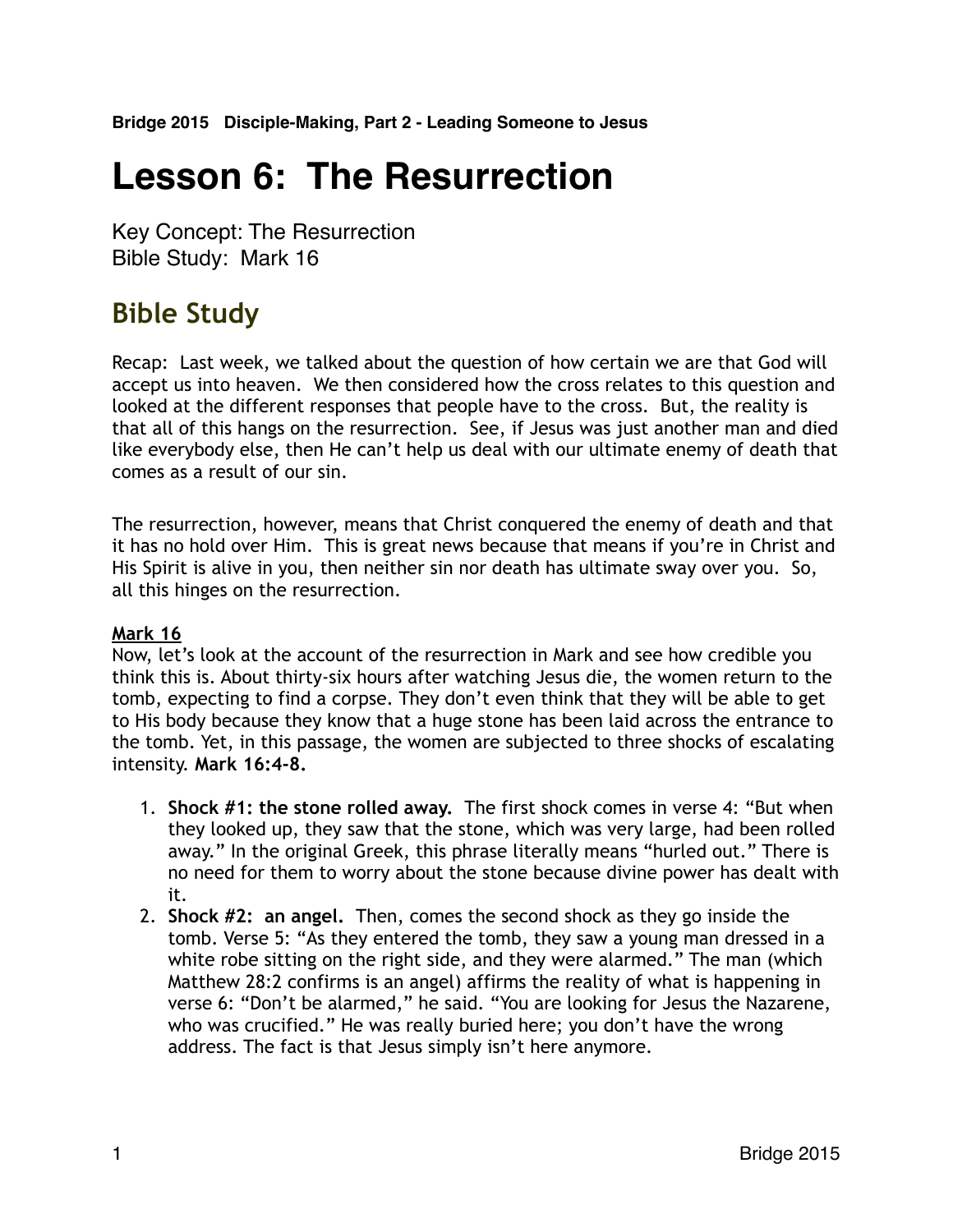3. **Shock #3:** But the third shock will change the women's lives forever. The young man in the empty tomb tells them the reason why Jesus' body is not there. Verse 6: **"He has risen!"** Divine power has not only flung the stone away – it has also raised a body to life. This is supernatural. The tomb was empty because Jesus isn't dead anymore. He is alive.

So, how do the women react to this staggering news? Verse 8 says: "Trembling and bewildered, the women went out and fled from the tomb. They said nothing to anyone, because they were afraid." Now, I want you to take a few minutes with me and think about the evidence that we have just read and ask, "Did the Resurrection happen historically?"

If you answer this question based upon the evidence in front of you in this passage, then you must remember that this is eyewitness evidence. In a court of law, the presence of eyewitness testimony is enough to sway the jury. It is the most powerful evidence to produce. And, that is what we have.

Mark and all of the gospels were written as eyewitness testimony, meaning that they were written by people who saw the events themselves or talked to the ones who did. Today, we're going to consider the eyewitness evidence presented here.

# **Legal Proof vs. Scientific Proof**

In considering the eyewitness evidence, we're asking for legal proof, not scientific proof. Legal proof asks the question, "Did an event happen in the past?" Scientific proof, on the other hand, asks a different question. Scientific proof asks, "Can an event happen again in the future?" Whereas science asks if it is repeatable, law asks if it happened at all. Therefore, keep in mind that with the Resurrection, we're asking whether or not it happened by legal standards of proof.

## **Examining Eyewitness Evidence**

In examining the strength of eyewitness testimony in a court of law, certain tests are considered:

# **1. The Cover-Up Test**

Is an eyewitness covering up something by not telling parts of the story? One thing that strengthens eyewitness testimony is if it passes the cover-up test. If an eyewitness covers up certain things, then his testimony loses credibility, but if the eyewitness shares information that could be seen as damaging to the case, then his testimony gains credibility. In Mark's case, his eyewitness account becomes more credible as he shares the following damaging facts:

# **\*Mark presents trembling, forgetful women who tell no one**

Jesus had told them repeatedly that he would suffer, die and rise again.

Three examples of this come in Mark 8, 9, and 10 where He shared, "The Son of Man must be killed and after three days rise again" (Mk. 8:31); "They will kill Him and after three days He will rise" (Mk. 9:31); "The Gentiles will mock Him and spit on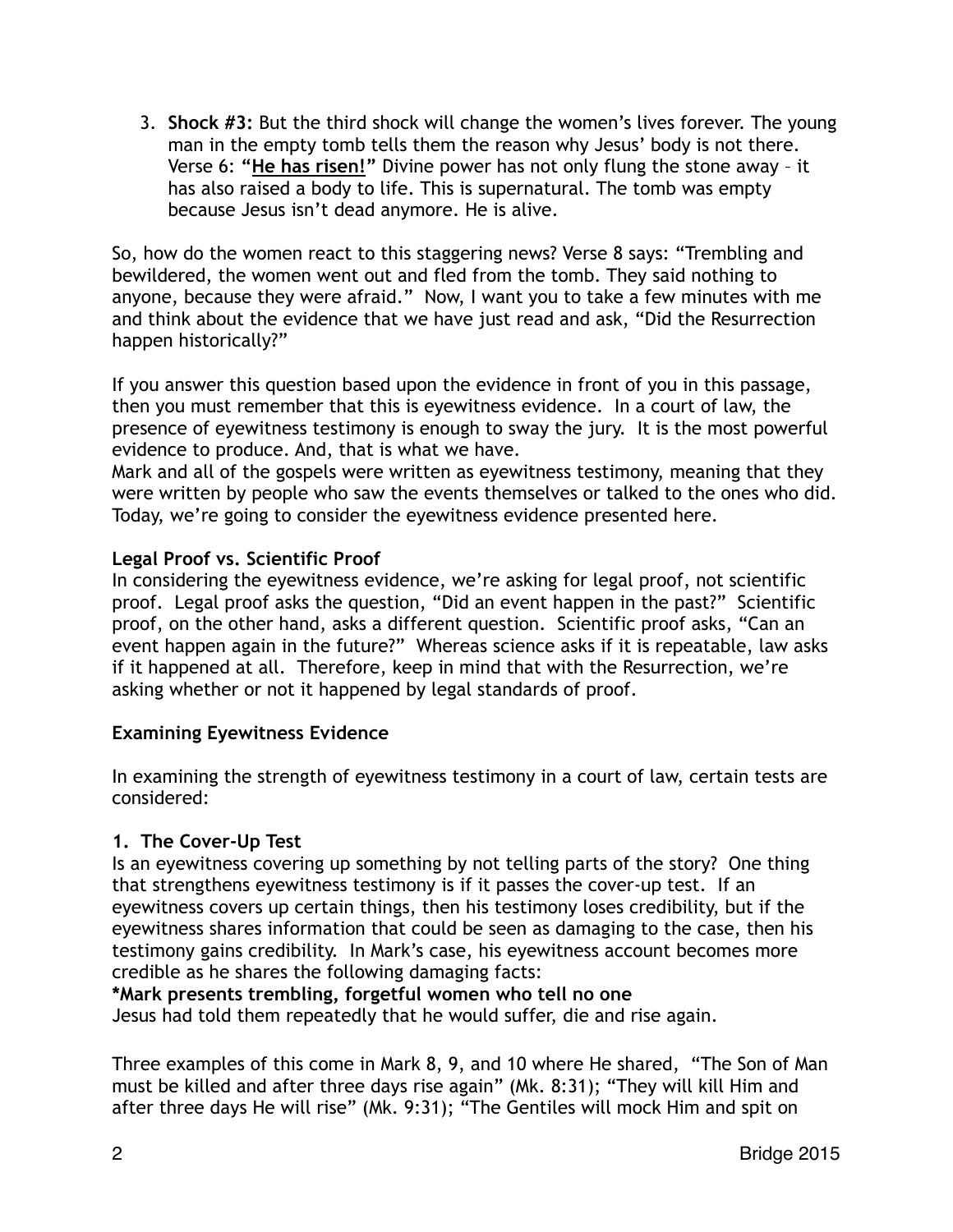Him, flog Him and kill Him. Three days later He will rise" (Mk. 10:34). He kept sharing that His death and resurrection were at the center of the story, and yet, the first people to discover His resurrection have either totally forgotten that it was going to occur or they just didn't believe it would really happen. Moreover, they leave trembling and decide not to tell anyone—not exactly the best way to get the word out on a new movement.

**\*Mark presents women:** Consider the credibility of the witnesses Mark presents. In the first century when Mark was writing, women weren't allowed to testify in a court of law. Their testimony was inadmissible. If Mark was going to make this story up to persuade other people, then he wouldn't have had women play this part. He would have had the most credible men in the community validate that this actually happened—not a bunch of women whose testimony wasn't even valid.

## **2. The Bias Test**

Another important test to consider is the bias test. Without question, these eyewitnesses writing the gospel accounts were followers of Jesus and deeply loved Him, as were many of the eyewitnesses to the Resurrection (though certainly not all). It is important to remember this, however: the only thing they had to gain in supporting a Resurrection theory was their own death. And, this is exactly what happened to every single disciple (save John, who was exiled)—they were murdered for believing in and supporting the Resurrection. As Blaise Pascal says, "I tend to believe those witnesses that get their throats cut."

Therefore, with the death penalty on the line (the most powerful of incentives to come clean), there is simply no way to reasonably believe that a multi-party conspiracy theory with over 500 witnesses would have held together if they were all trying to fabricate this sighting of the Resurrection (that really didn't happen). One, or most likely all, would have caved in and admitted that it was a hoax, but, to the contrary, they all went to their graves asserting the truth of the Resurrection.

## **3. The Corroboration Test**

Corroborating evidence is evidence that strengthens or adds to already existing evidence. The strength of Mark's eyewitness evidence is corroborated, or strengthened, by the sheer number of eyewitnesses. The Gospels alone tell us of 10 separate instances where Jesus is seen after His death, at different times and in different places, to different people. In 1 Corinthians 15:6, Paul tells us that over five hundred people saw Jesus at one time, most of whom were still living when Paul was writing. So Paul was saying to his readers, "If you don't believe me, go and talk to the eyewitnesses. I've checked myself and more than 250 of them are still alive and will confirm the truth of what I'm saying."

In a court of law, this would have been an open and shut case. If an attorney could trot out over 250 eyewitnesses who all said they saw the same thing, then the event would be taken as fact. This is one of the central reasons why Christianity spread like wildfire in the first few centuries. It went from 12 men following Jesus to roughly 40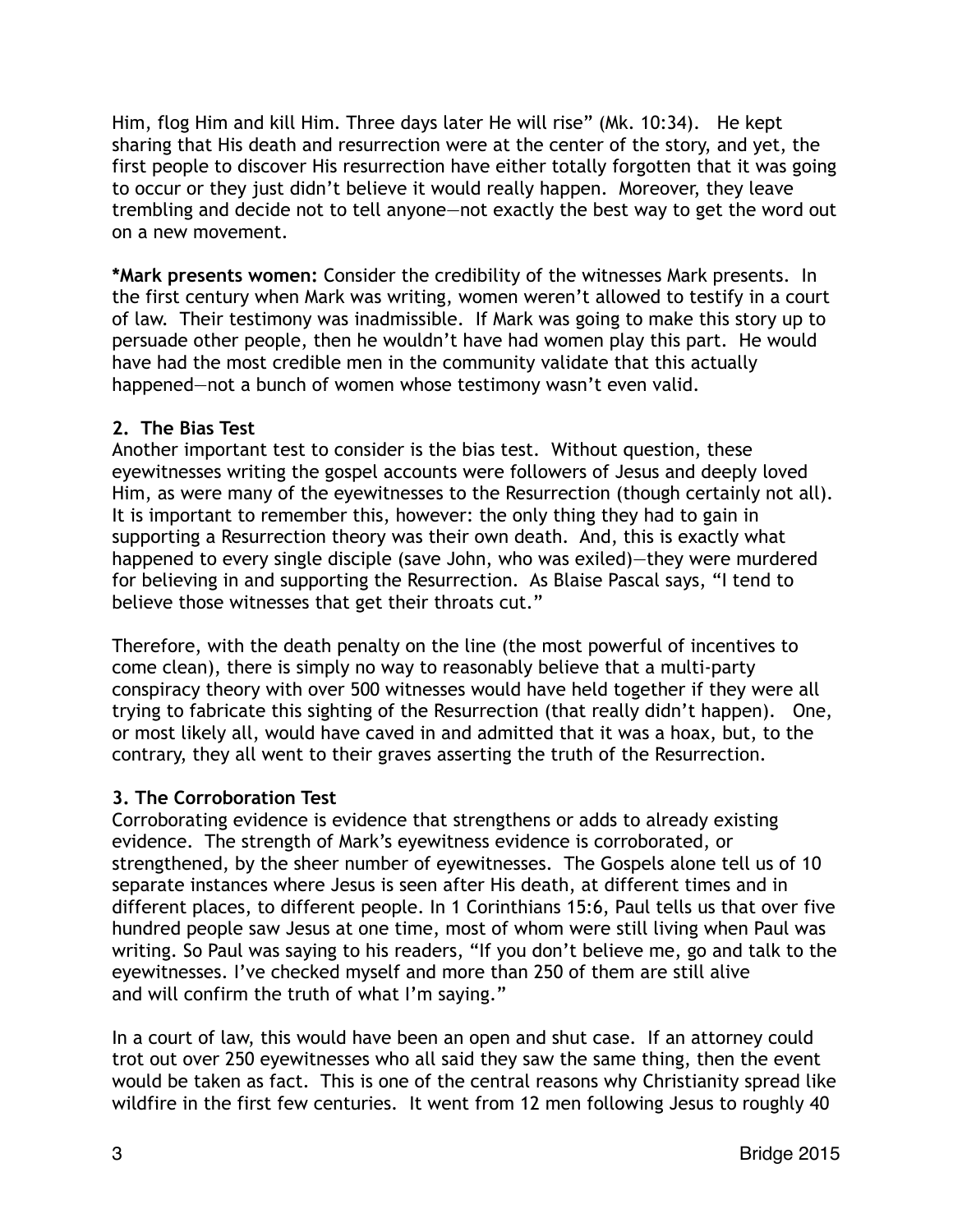million Christians by 300 AD. Why? Because people went and asked the eyewitnesses and they all confirmed it. "I saw Him. It is true."

And, remember this wasn't a global world in the era of the internet. This was a very small community where everyone knew everyone (think Mayberry on the Andy Griffith show). So the strength of the corroboration evidence here is powerful, or to use legal terms, seems beyond a reasonable doubt.

#### **Examining the Sociological Evidence**

Rodney Starks, a sociologist, notes the remarkable growth in Christianity in the first 4 centuries in his book called *The Rise of Christianity.* According to Starks, Christianity went from a group of 12 disciples to over 33 million people and 56% of the Roman Empire by the year 350 A.D. From a sociological perspective, this is stunning growth.

As a skeptic, one way to explain this is to say, "Well, in the ancient world, people were simpler and more open to supernatural things (like a Resurrection) because they didn't think as scientifically as we do now." C.S. Lewis, as an atheist, thought this way until he realized his own chronological snobbery in thinking that people of a previous age are by necessity less sophisticated in their thinking. In fact, N.T. Wright correctly points out that the people of the first century were actually more intellectually set against the Resurrection than people of the modern era, primarily because (1) Jews thought a Resurrection occurred at the end of human history and (2) Greeks and Romans thought the body was bad, meaning that a physical resurrection would be a bad thing. Therefore, what is so remarkable about the rapid growth of Christianity from a sociological perspective is that this unprecedented growth happened in an intellectual climate that had no possibility for a physical resurrection. Why? According to Starks and N.T. Wright, the only logical explanation is because the eyewitness evidence was convincing beyond a reasonable doubt.

#### **Transformational Evidence**

Still, often times the most compelling evidence is how Jesus is continually transforming lives.

#### **Coaching Point: Tell your friend one or more stories of life transformation, starting with your own.**

#### **Conclusion**

The evidence for the resurrection is beyond a reasonable doubt. And, here is the great news as expressed in John 11: 25-26: "I am the resurrection and the life. He who believes in Me will live, even though he dies; and whoever lives and believes in Me will never die." And I Corinthians 15:20 says, "Christ has indeed been raised from the dead, the firstfruits of those who have fallen asleep. For since death came through a man, the resurrection of the dead comes also through a man." He was just the firstfruit of the Resurrection. If you trust in Him, He will resurrect you, as well. Death will no longer have the last word.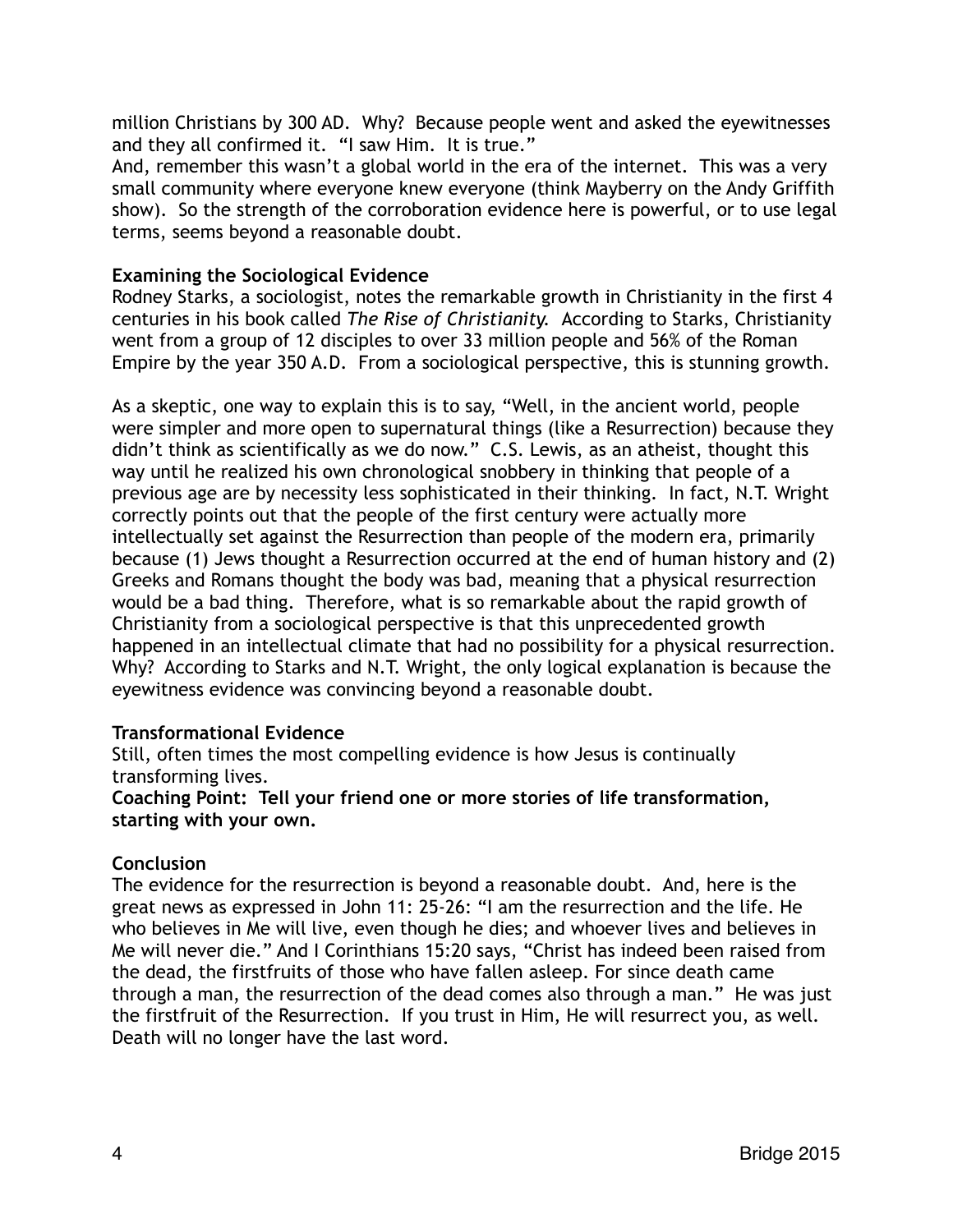**Coaching Point: If your friend is not yet ready to follow Jesus, then suggest reading through (1) The Case for Christ by Lee Strobel OR (2) The Reason for God by Tim Keller.** 

#### **Discussion Questions**

1. Read Mark 16:4-8. Describe the 3 shocks that the women experience.

2. What is the difference between legal proof and scientific proof? Why should the resurrection be judged by legal proof instead of scientific proof?

3. How does the historical evidence for the resurrection stand up to the Cover-Up test?

4. How does the historical evidence for the resurrection stand up to the Bias test?

5. How does the historical evidence for the resurrection stand up to the Corroboration test?

6. In your own words, describe the sociological evidence for the resurrection.

7. Describe the transformational evidence for the resurrection by sharing how Jesus has transformed and is transforming your life.